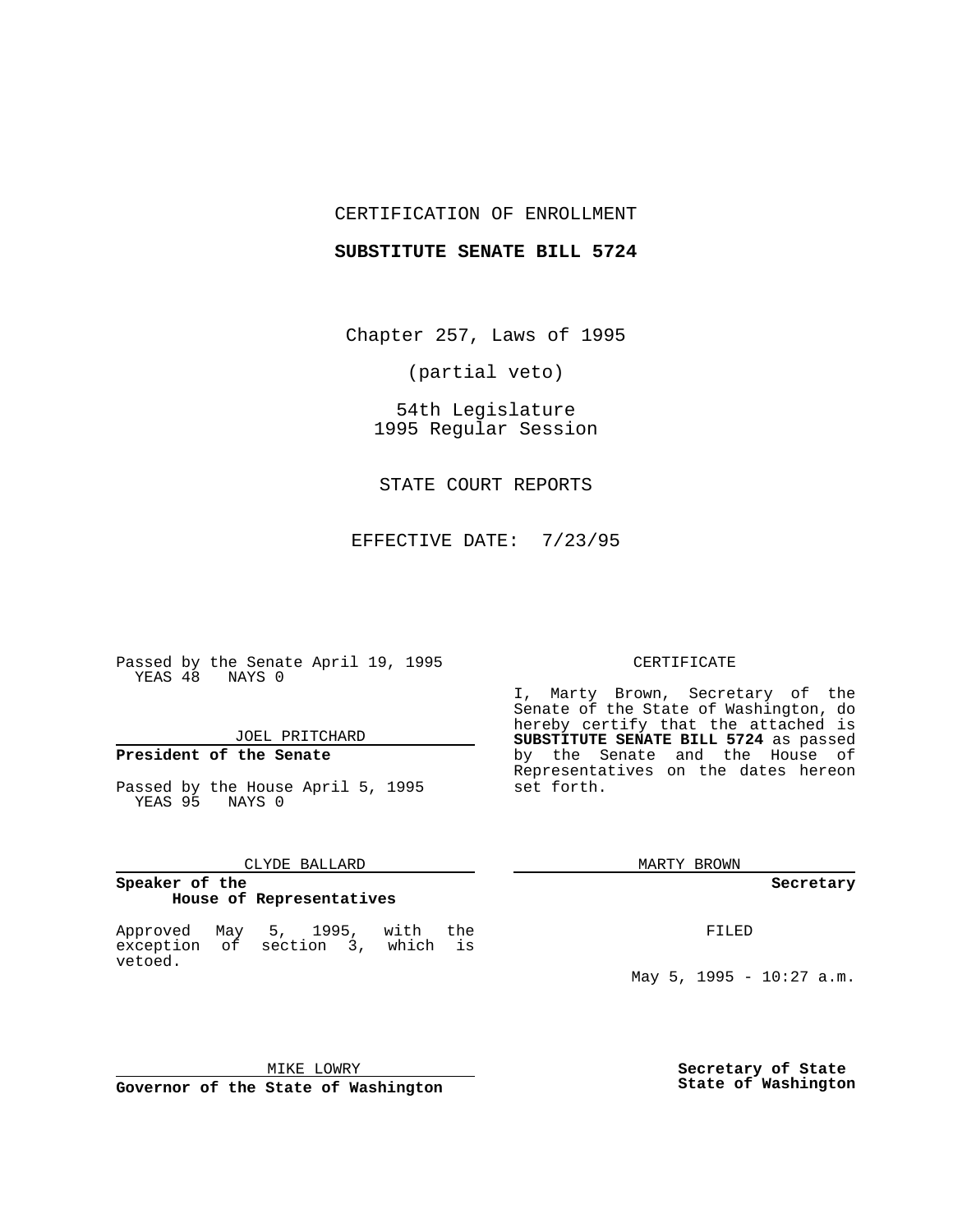## **SUBSTITUTE SENATE BILL 5724** \_\_\_\_\_\_\_\_\_\_\_\_\_\_\_\_\_\_\_\_\_\_\_\_\_\_\_\_\_\_\_\_\_\_\_\_\_\_\_\_\_\_\_\_\_\_\_

\_\_\_\_\_\_\_\_\_\_\_\_\_\_\_\_\_\_\_\_\_\_\_\_\_\_\_\_\_\_\_\_\_\_\_\_\_\_\_\_\_\_\_\_\_\_\_

## AS AMENDED BY THE HOUSE

Passed Legislature - 1995 Regular Session

#### **State of Washington 54th Legislature 1995 Regular Session**

**By** Senate Committee on Law & Justice (originally sponsored by Senators Quigley, Long and Haugen; by request of State Law Library)

Read first time 02/28/95.

1 AN ACT Relating to state court reports; and amending RCW 2.32.160, 2 2.32.170, 40.04.030, 40.04.100, and 40.04.110.

3 BE IT ENACTED BY THE LEGISLATURE OF THE STATE OF WASHINGTON:

4 Sec. 1. RCW 2.32.160 and 1984 c 287 s 7 are each amended to read 5 as follows:

6 There is hereby created a commission ((to supervise)) advisory to 7 the supreme court regarding the publication of the decisions of the 8 supreme court and court of appeals of this state in both the form of 9 advance sheets for temporary use and in permanent form, to be known as 10 the commission on supreme court reports, and to ((consist of six 11 members, as follows: The)) include the reporter of decisions, the 12 state law librarian, and such other members, including a judge of the 13 court of appeals and a member in good standing of the Washington state 14 bar association, as determined by the chief justice of the supreme 15 court, who shall be chairman of the commission( $\sqrt{ }$  the reporter of 16 decisions of the supreme court, the state law librarian, a judge of the 17 court of appeals designated by the chief judges, the public printer, 18 and a representative of the Washington state bar who shall be appointed 19 by the president thereof)). Members of the commission shall serve as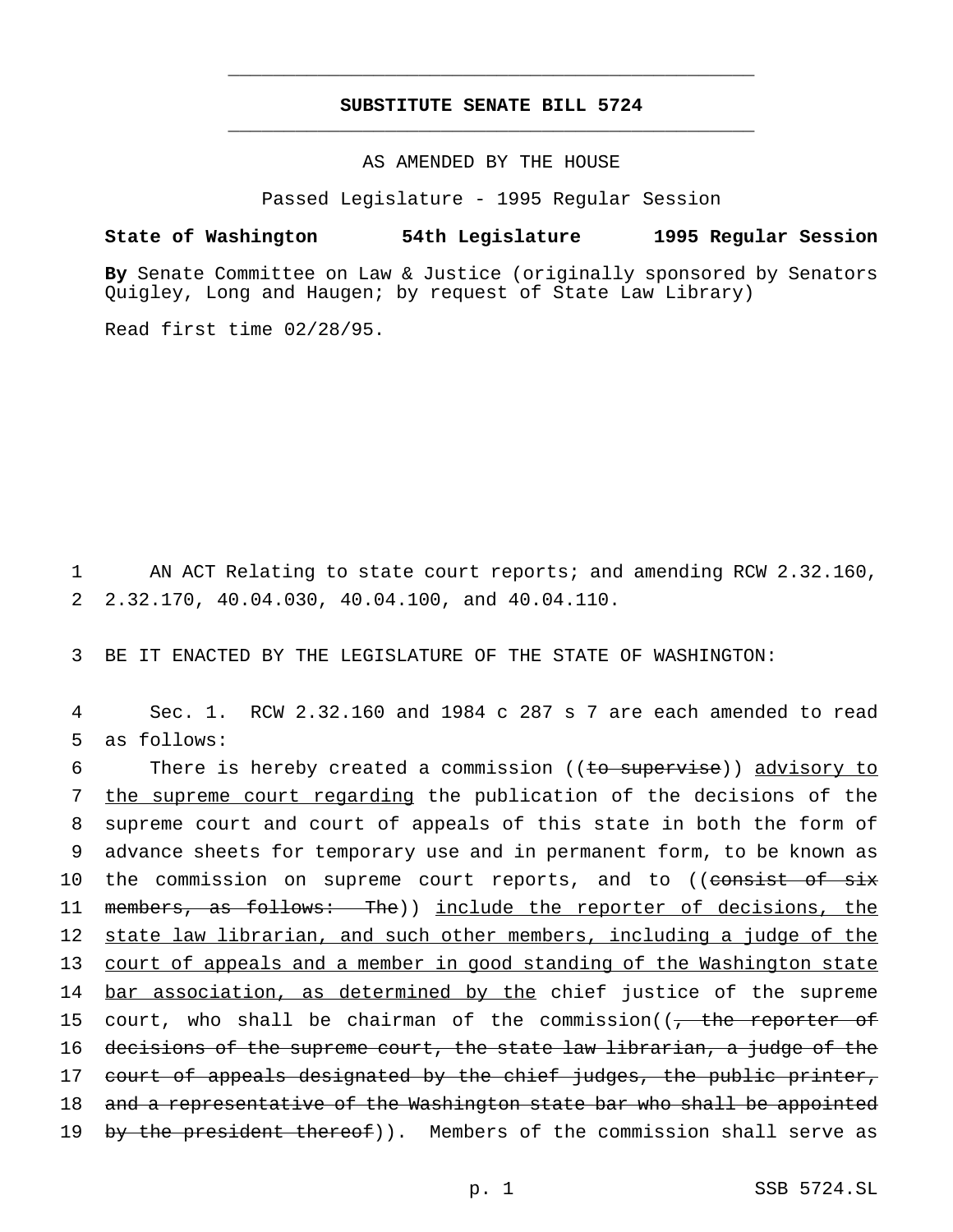1 such without additional or any compensation: PROVIDED, That members 2 shall be compensated in accordance with RCW 43.03.240.

3 **Sec. 2.** RCW 2.32.170 and 1943 c 185 s 2 are each amended to read 4 as follows:

5 The commission ((is authorized and directed, from time to time: To 6 determine all matters whatsoever,)) shall make recommendations to the 7 supreme court on matters pertaining to the publication (((which is 8 defined as including printing, binding, sale and distribution))) of 9 such decisions, in both ((such)) temporary and permanent forms( $(\tau$ 10 including the making of all specifications for material, workmanship, 11 binding, size, number of pages, contents, and arrangement thereof, 12 frequency of publication, and all other matters, whether similar to the 13 foregoing or not, that relate to such publication: PROVIDED, That the 14 specifications shall require that the type to be used shall not be 15 smaller than eleven point on a thirteen point slug; to establish a 16 uniform price at which such decisions, in temporary and permanent form, 17 either separately or together, shall be sold to any purchaser, public 18 or private, including the state, its departments, subdivisions, 19 institutions, and agencies; to establish said price at the amount which 20 is, as nearly as may be, equal to the cost of such publication and the 21 expenses incidental thereto, which price, if it is deemed necessary and 22 proper by the commission in the light of substantially changed costs 23 and expenses, may be adjusted annually, and in no event oftener than 24 semiannually; to enter, in the name of the commission, into any and all 25 contracts with any persons, firms, and corporations, deemed by the 26 commission necessary and proper to carry into effect the foregoing 27 powers, with authority to include all such terms and conditions as the 28 commission in its discretion shall deem fit; to modify or terminate, 29 with the consent of the other party thereto, any contract existing on 30 June 9, 1943 for the publication of such decisions)). The commission 31 shall by July 1, 1997, develop a policy that ensures that if any 32 material prepared pursuant to RCW 2.32.110 is licensed for resale, the 33 material is made available for licensing to all commercial resellers on 34 an equal and non-exclusive basis.

 $35$  \*Sec. 3. RCW 40.04.030 and 1971 c 42 s 2 are each amended to read 36 as follows: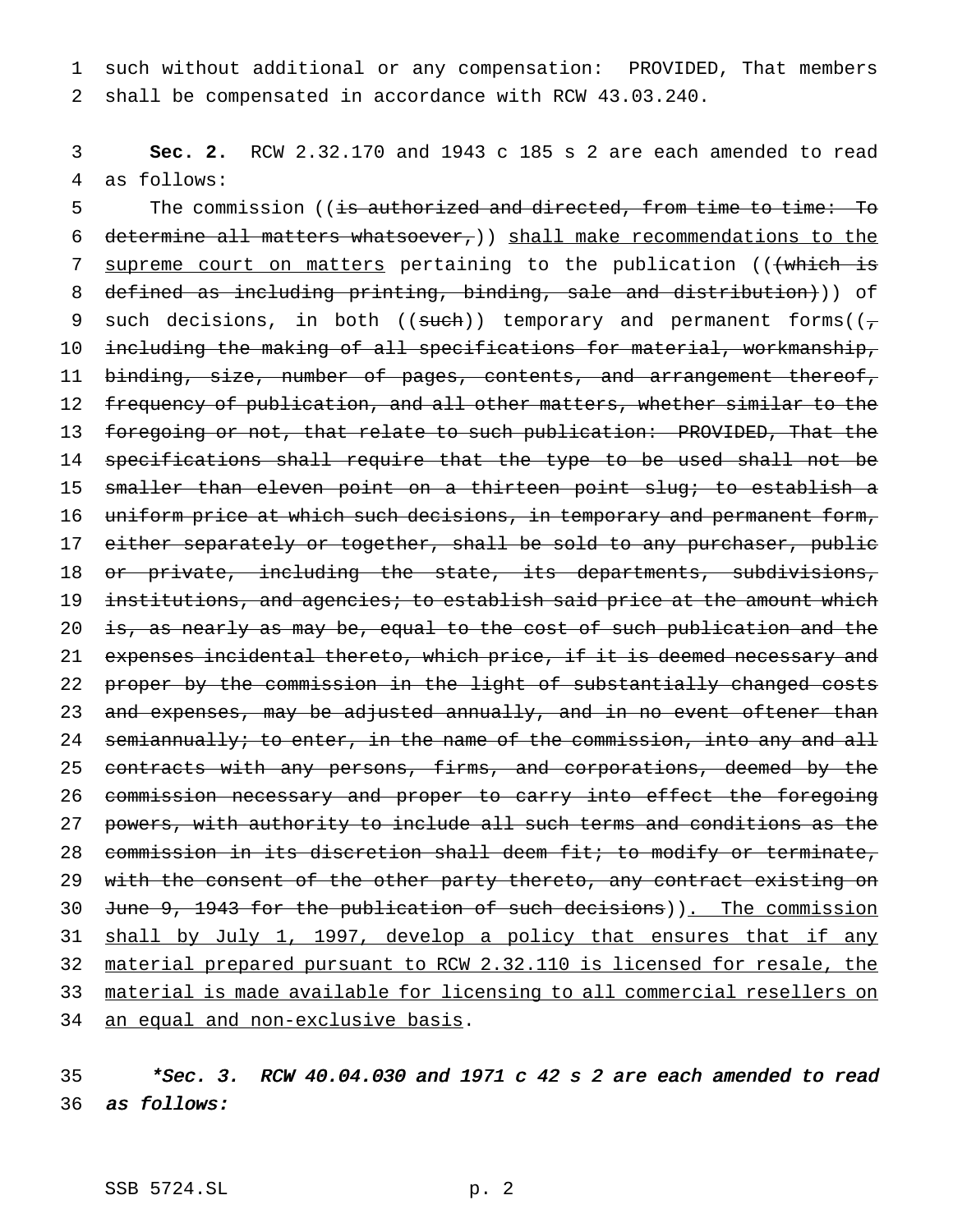1 The state law librarian shall receive from the public printer, 2 whose duty it shall be to deliver to him or her, all bound volumes of 3 the session laws, and the house and senate journals as the same are 4 published. ((He shall also receive from the publisher of the supreme 5 court reports and the court of appeals reports of the state of 6 Washington such copies as are purchased by the supreme court for the 7 use of the state.))

8 **\*Sec. 3 was vetoed. See message at end of chapter.**

9 **Sec. 4.** RCW 40.04.100 and 1991 c 363 s 113 are each amended to 10 read as follows:

11 The supreme court reports and the court of appeals reports shall be 12 distributed by the ((state law librarian)) reporter of decisions as 13 follows:

14 (1) Each supreme court justice and court of appeals judge is 15 entitled to receive one copy of each volume containing an opinion 16 signed by him or her.

17 (2) The state law ((<del>librarian</del>)) library shall ((retain)) receive 18 such copies as are necessary of each for the benefit of the state law 19 library, the supreme court and its subsidiary offices; and the court of 20 appeals and its subsidiary offices( $(i + he or she shall provide one copy)$ 21 each for the official use of the attorney general and for each 22 assistant attorney general maintaining his or her office in the 23 attorney general's suite; three copies for the office of prosecuting 24 attorney, in each county with a population of two hundred ten thousand 25 or more; two copies for such office in each county with a population of 26 from one hundred twenty-five thousand to less than two hundred ten 27 thousand, and one copy for each other prosecuting attorney; one for 28 each United States district court room and every superior court room in 29 this state if regularly used by a judge of such courts; one copy for 30 the use of each state department maintaining a separate office at the 31 state capitol; one copy to the office of financial management, and one 32 copy to the division of inheritance tax and escheats; one copy each to 33 the United States supreme court, to the United States district 34 attorney's offices at Seattle and Spokane, to the office of the United 35 States attorney general, the library of the circuit court of appeals of 36 the ninth circuit, the Seattle public library, the Tacoma public 37 <del>library, the Spokane public library, the University of Washington</del> 38 library, and the Washington State University library; three copies to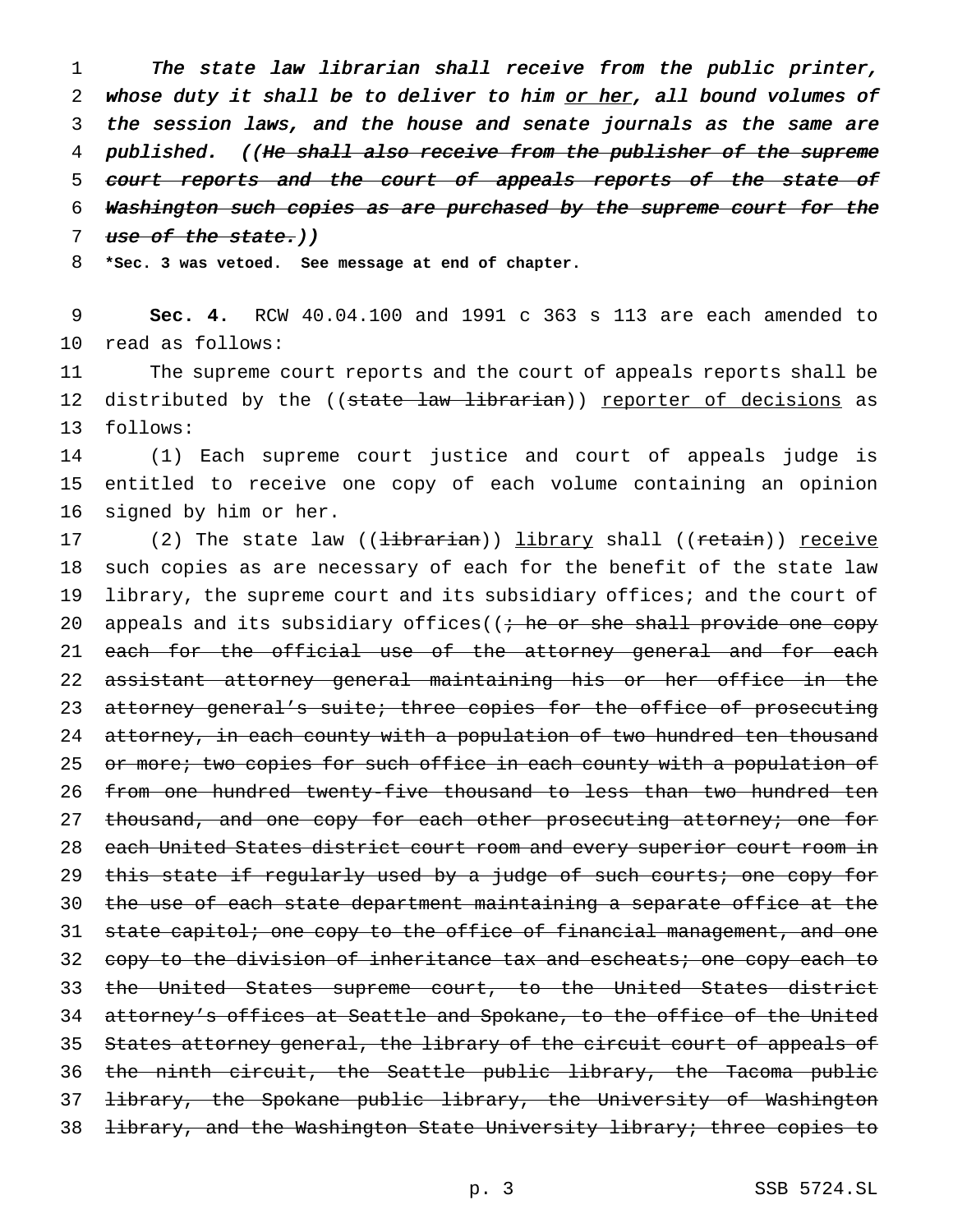1 the Library of Congress; and, for educational purposes, twelve copies to the University of Washington law library, two copies to the University of Puget Sound law library, and two copies to the Gonzaga University law school library and to such other accredited law school libraries as are hereafter established in this state; six copies to the King county law library; and one copy to each county law library organized pursuant to law in each county with a population of forty 8 thousand or more)).

9 (3) The ((state law librarian is likewise authorized)) reporter 10 shall provide one copy of each volume to each county for use in the 11 county law library and one copy of the same to each accredited law 12 school established in the state.

13 (4) The reporter shall likewise provide the state law library with 14 such copies of volumes as necessary to exchange copies of the supreme 15 court reports and the court of appeals reports for similar reports of 16 other states, territories, and( $(\neq$ or)) governments( $(\frac{\cdot}{\cdot},$  or for other legal 17 materials, and to make such other and further distribution as in his or 18 h<del>er judgment seems proper</del>)).

19 **Sec. 5.** RCW 40.04.110 and 1971 c 42 s 4 are each amended to read 20 as follows:

21 On the publication of each volume of reports the ((supreme court 22 must purchase for the use of the state, from the)) publisher to whom 23 the contract is awarded( $(-t)$  three hundred)) shall provide to the 24 reporter the number of copies of each volume of supreme court and court 25 of appeals reports( $\left(\frac{1}{2}, \frac{1}{2}, \frac{1}{2}\right)$  and such additional copies as the court may deem 26 to be)) necessary( $\left( \frac{1}{2} \right)$  at the price named in the contract, and deliver 27 the same to the law librarian of)) for the reporter and the state law 28 library((<del>, who shall distribute same as required by the provisions of</del>)) 29 to comply with RCW 40.04.100.

Passed the Senate April 19, 1995. Passed the House April 5, 1995. Approved by the Governor May 5, 1995, with the exception of certain items which were vetoed. Filed in Office of Secretary of State May 5, 1995.

1 Note: Governor's explanation of partial veto is as follows:

2 "I am returning herewith, without my approval as to section 3, 3 Substitute Senate Bill No. 5724 entitled:

4 "AN ACT Relating to state court reports;"